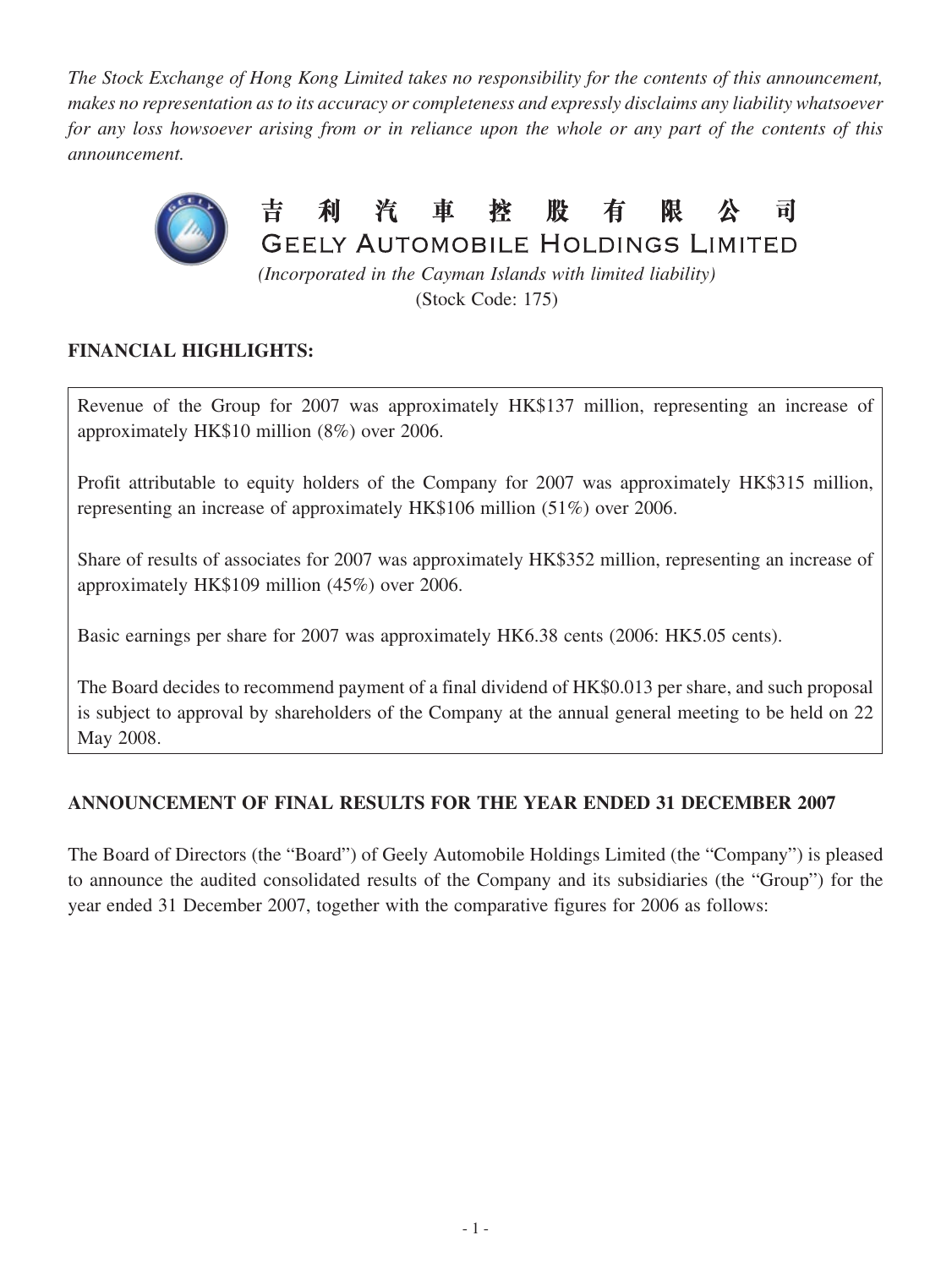# **CONSOLIDATED INCOME STATEMENT**

# *FOR THE YEAR ENDED 31 DECEMBER 2007*

|                                                                                  | <b>Note</b>      | 2007<br><b>HK\$'000</b>     | 2006<br>HK\$'000            |
|----------------------------------------------------------------------------------|------------------|-----------------------------|-----------------------------|
| Turnover/Revenue                                                                 | $\overline{4}$   | 137,209                     | 127,006                     |
| Cost of sales                                                                    |                  | (121, 251)                  | (110,036)                   |
| Gross profit                                                                     |                  | 15,958                      | 16,970                      |
| Other income                                                                     | 5                | 31,899                      | 18,224                      |
| Distribution and selling expenses                                                |                  | (3,182)                     | (3,016)                     |
| Administrative expenses                                                          |                  | (47, 285)                   | (22, 542)                   |
| Finance costs                                                                    | $\boldsymbol{7}$ | (35, 103)                   | (32, 390)                   |
| Fair value gain/(loss) on embedded derivative<br>components of convertible bonds |                  | 5,654                       | (4,742)                     |
| Share of results of associates                                                   | 10               | 351,832                     | 243,230                     |
| <b>Profit before taxation</b>                                                    |                  | 319,773                     | 215,734                     |
| Taxation                                                                         | 6                | (1,673)                     | (1,585)                     |
| Profit for the year                                                              | $\boldsymbol{7}$ | 318,100                     | 214,149                     |
| <b>Attributable to:</b><br>Equity holders of the Company<br>Minority interests   |                  | 314,658<br>3,442<br>318,100 | 208,752<br>5,397<br>214,149 |
| <b>Dividends</b>                                                                 | $\delta$         | 67,614                      | 57,327                      |
| <b>Earnings per share</b><br><b>Basic</b>                                        | 9                | <b>HK6.38</b> cents         | HK5.05 cents                |
| Diluted                                                                          | 9                | HK6.28 cents                | HK4.95 cents                |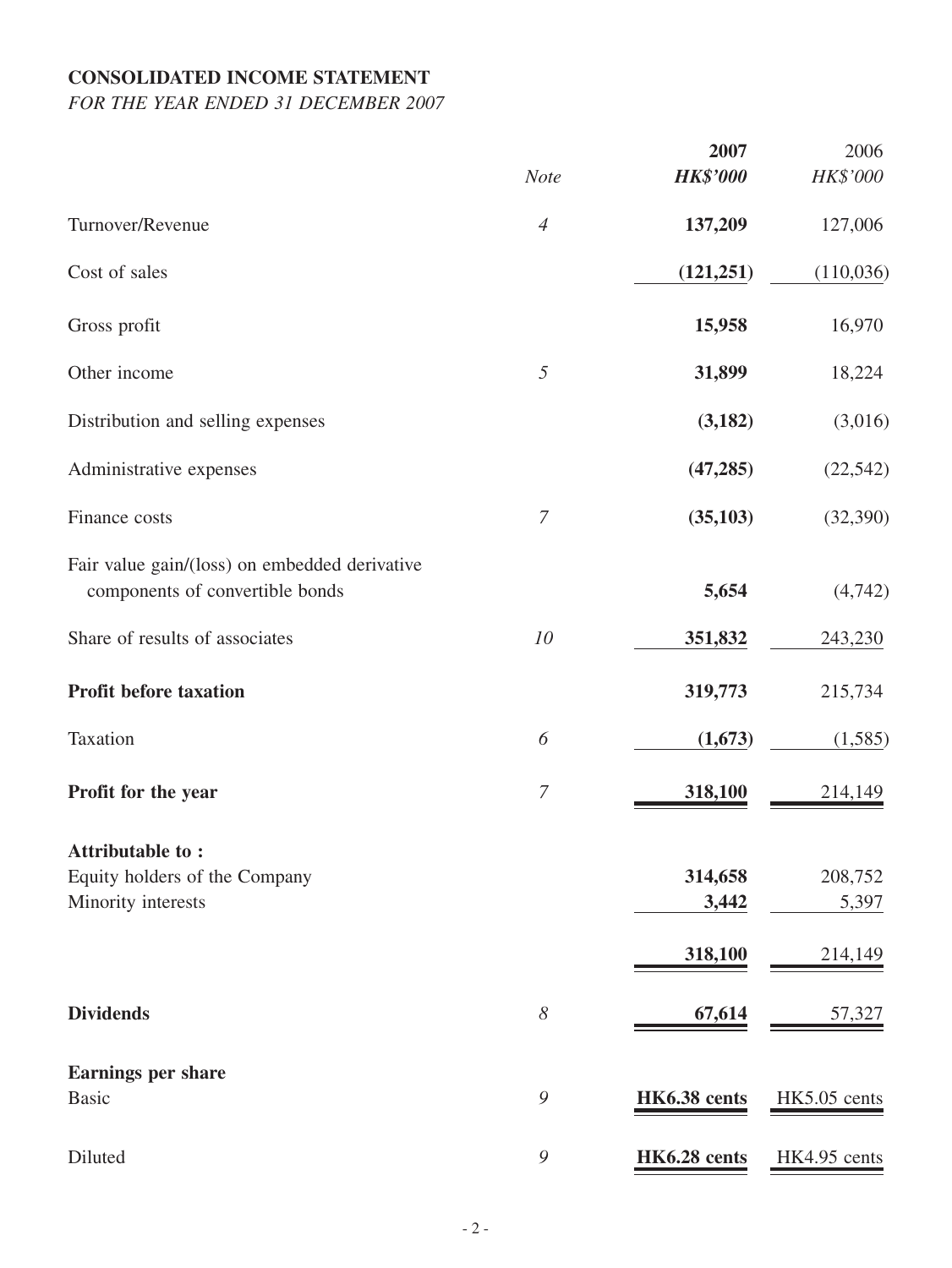# **CONSOLIDATED BALANCE SHEET**

*AT 31 DECEMBER 2007*

|                                                                                  | <b>Note</b> | 2007<br><b>HK\$'000</b> | 2006<br>HK\$'000  |
|----------------------------------------------------------------------------------|-------------|-------------------------|-------------------|
| <b>Non-current assets</b>                                                        |             |                         |                   |
| Property, plant and equipment                                                    |             | 32,246                  | 12,282            |
| Interest in associates                                                           | 10          | 2,125,456               | 1,666,999         |
|                                                                                  |             | 2,157,702               | 1,679,281         |
| <b>Current assets</b>                                                            |             |                         |                   |
| Inventories                                                                      |             | 14,498                  | 9,910             |
| Trade and other receivables                                                      | 11          | 68,171                  | 59,065            |
| Dividend receivables from associates                                             |             | 3,560                   | 74,840            |
| Financial assets at fair value through profit or loss                            |             | 4,681                   |                   |
| Bank balances and cash                                                           |             | 793,421                 | 20,972            |
|                                                                                  |             | 884,331                 | 164,787           |
| <b>Current liabilities</b>                                                       |             |                         |                   |
| Trade and other payables                                                         | 12          | 38,725                  | 23,653            |
| Amount due to an associate                                                       |             | 127                     |                   |
| Amount due to immediate holding company                                          |             |                         | 11,220            |
| Taxation                                                                         |             | 731                     | 293<br>53,888     |
| Convertible bonds - embedded derivatives<br>Short-term bank borrowings (secured) | 11(b)       | 19,460<br>20,516        | 22,250            |
|                                                                                  |             |                         |                   |
|                                                                                  |             | 79,559                  | 111,304           |
| Net current assets                                                               |             | 804,772                 | 53,483            |
| <b>Total assets less current liabilities</b>                                     |             | 2,962,474               | 1,732,764         |
|                                                                                  |             |                         |                   |
| <b>CAPITAL AND RESERVES</b>                                                      | 13          |                         |                   |
| Share capital<br>Reserves                                                        |             | 104,022<br>2,337,418    | 83,028<br>947,129 |
|                                                                                  |             |                         |                   |
| Equity attributable to equity holders of the Company                             |             | 2,441,440               | 1,030,157         |
| Minority interests                                                               |             | 211,760                 | 19,769            |
| <b>Total equity</b>                                                              |             | 2,653,200               | 1,049,926         |
| <b>Non-current liabilities</b>                                                   |             |                         |                   |
| Convertible bonds                                                                |             | 309,274                 | 682,838           |
|                                                                                  |             | 2,962,474               | 1,732,764         |
|                                                                                  |             |                         |                   |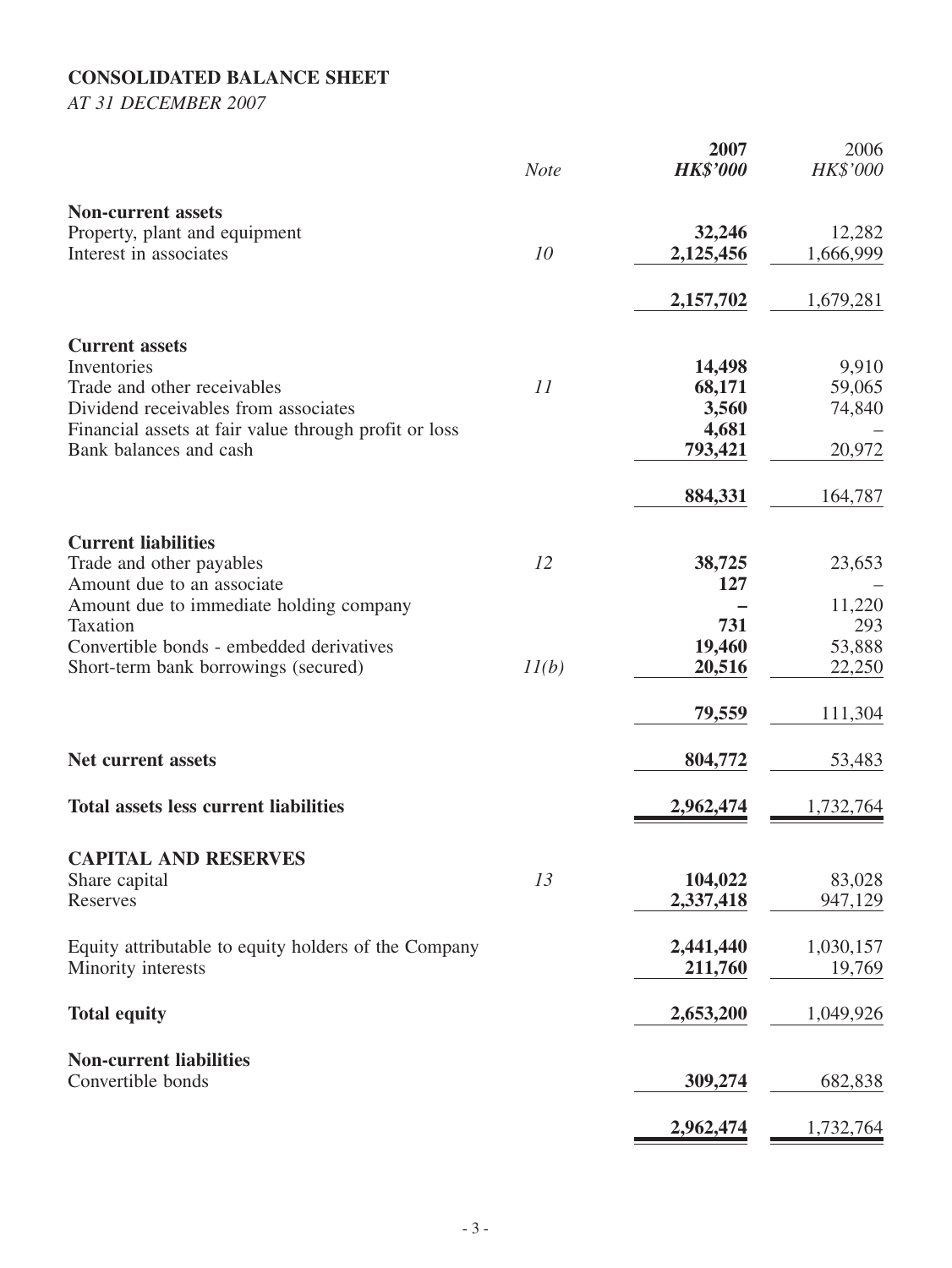### **NOTES TO THE CONSOLIDATED FINANCIAL STATEMENTS**

FOR THE YEAR ENDED 31 DECEMBER 2007

### **1. STATEMENT OF COMPLIANCE**

These consolidated financial statements have been prepared in accordance with Hong Kong Financial Reporting Standards ("HKFRSs"), which collective term includes all applicable individual Hong Kong Financial Reporting Standards, Hong Kong Accounting Standards ("HKASs"), and Interpretations issued by the Hong Kong Institute of Certified Public Accountants ("HKICPA"), accounting principles generally accepted in Hong Kong, and the disclosure requirements of the Hong Kong Companies Ordinance. These consolidated financial statements also comply with the applicable disclosure provisions of the Rules Governing the Listing of Securities on the Stock Exchange of Hong Kong Limited (the "Listing Rules").

In the current year, the Group has applied, for the first time, the following new standards, amendments and interpretations ("new HKFRSs") issued by the HKICPA, which are effective for the Group's financial year beginning 1 January 2007.

| HKAS 1 (Amendment)   | Capital Disclosures                        |
|----------------------|--------------------------------------------|
| <b>HKFRS 7</b>       | Financial Instruments: Disclosures         |
| $HK(IFRIC) - Int 8$  | Scope of HKFRS 2                           |
| $HK(IFRIC) - Int 9$  | Reassessment of Embedded Derivatives       |
| $HK(IFRIC) - Int 10$ | Interim Financial Reporting and Impairment |

The adoption of the new HKFRSs had no material effect on how the results and financial position for the current or prior accounting periods have been prepared and presented. Accordingly, no prior period adjustment has been required.

The Group has applied the disclosure requirements under HKAS 1 (Amendment) and HKFRS 7 retrospectively. Certain information presented in prior year under the requirements of HKAS 32 in effect at that time has been removed and the relevant comparative information based on the requirements of HKAS 1 (Amendment) and HKFRS 7 has been presented for the first time in the current year.

### **2. EFFECTS OF APPLICATION OF HKFRSs NOT YET EFFECTIVE**

The Group has not early applied new standards, amendments and interpretations that have been issued but are not yet effective. HKAS 1 (revised) (effective from 1 January 2009) affects the presentation of owner changes in equity and introduces a statement of comprehensive income. This amendment does not affect the financial position or results of the Group but will give rise to additional disclosures. The directors of the Company anticipate that the application of these standards, amendments and interpretations will have no material impact on the results and financial position of the Group.

### **3. BUSINESS AND GEOGRAPHICAL SEGMENTS**

### **Business segments**

No business segment information has been presented for the years ended 31 December 2007 and 31 December 2006 as the directors considered that the Group is principally engaged in manufacturing and trading of automobile parts and related automobile components which accounts for the total turnover and trading profits of the Group for the years.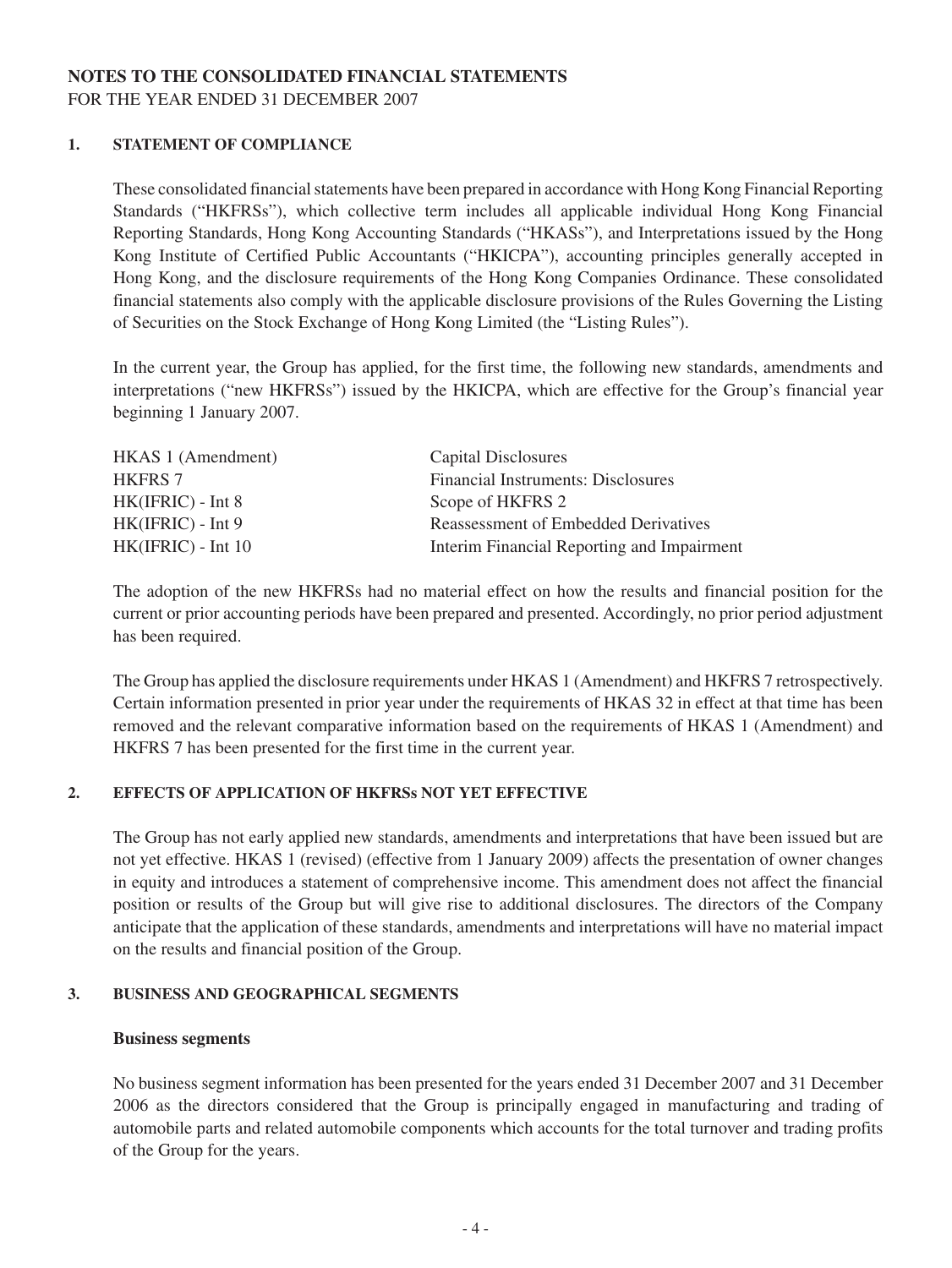### **Geographical segments**

The Group's activities and operations are based in the People's Republic of China (the "PRC"). Accordingly, no geographical analysis is presented.

### **4. TURNOVER/REVENUE**

Turnover/revenue represents the consideration received and receivable from sales, net of discounts, returns and related sales taxes, of automobile parts and components.

#### **5. OTHER INCOME**

|    |                                                                                                                                       | 2007<br><b>HK\$'000</b> | 2006<br>HK\$'000 |
|----|---------------------------------------------------------------------------------------------------------------------------------------|-------------------------|------------------|
|    | Bank interest income                                                                                                                  | 20,334                  | 13,401           |
|    | Net exchange gain                                                                                                                     |                         | 3,929            |
|    | Net gain on financial instruments at fair value through profit and<br>loss that are classified as held for trading (forward foreign   |                         |                  |
|    | exchange contracts not used for hedging)                                                                                              | 4,681                   |                  |
|    | Net claims income on defected materials purchased                                                                                     | 1,276                   |                  |
|    | Excess of fair value of identified net assets acquired over cost in<br>respect of acquisition of additional interests in a subsidiary | 2,553                   |                  |
|    | Sundry income                                                                                                                         | 3,055                   | 894              |
|    |                                                                                                                                       | 31,899                  | 18,224           |
| 6. | <b>TAXATION</b>                                                                                                                       |                         |                  |
|    |                                                                                                                                       | 2007                    | 2006             |
|    |                                                                                                                                       | <b>HK\$'000</b>         | HK\$'000         |
|    | Current tax:                                                                                                                          |                         |                  |
|    | PRC foreign enterprise income tax, current year                                                                                       | 1,673                   | 1,585            |

Hong Kong profits tax has not been provided for the year as the companies within the Group had no estimated assessable profits in Hong Kong.

Pursuant to the relevant laws and regulations in the PRC, the Group's PRC subsidiary is entitled to an exemption from PRC foreign enterprise income tax for the two years starting from its first profit-making year, followed by a 50% reduction for the next three years. The income tax provision is calculated at the applicable tax rates on the estimated assessable profits for the year based on existing legislation, interpretations and practices in respect thereof.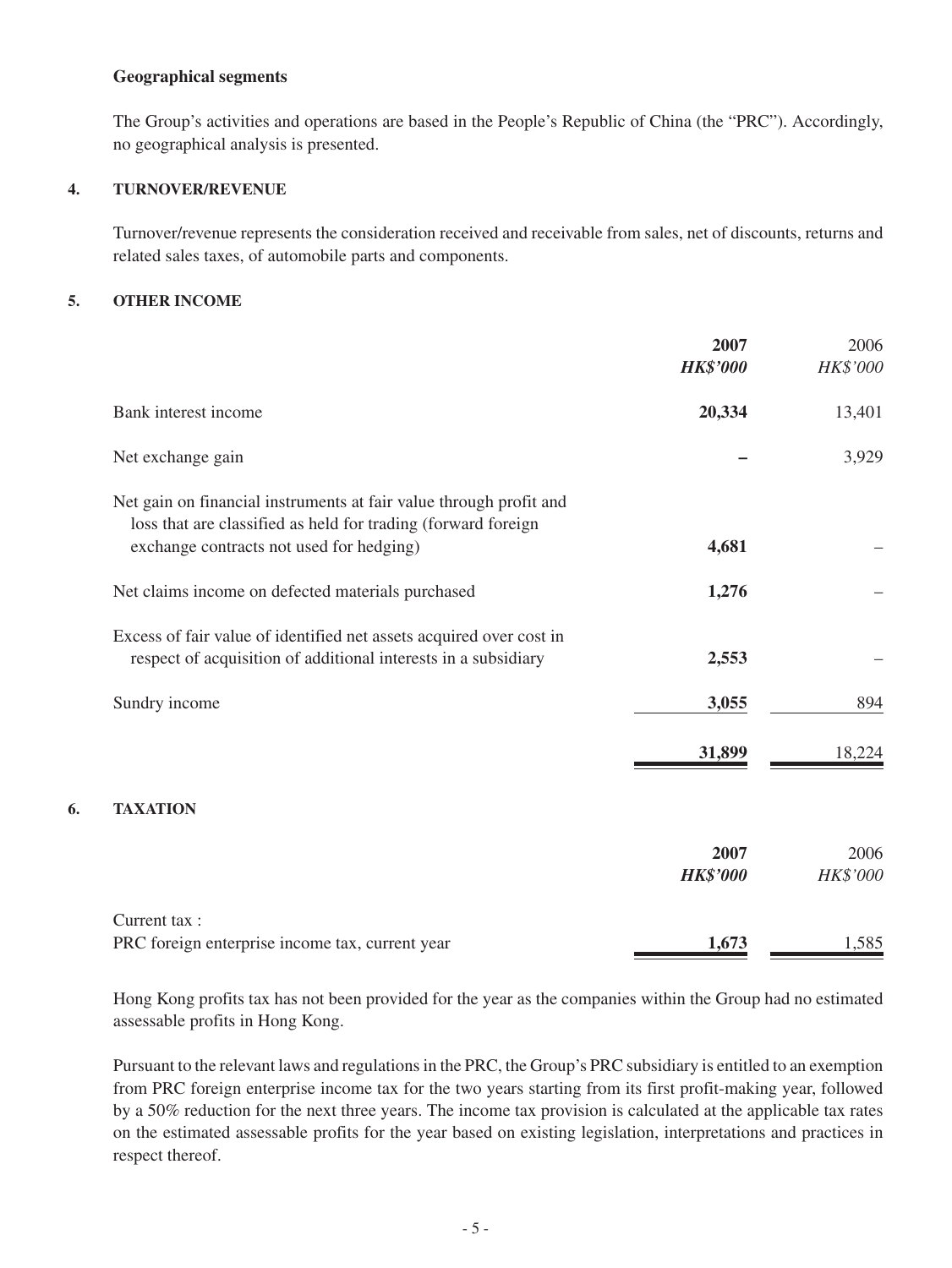The tax charge for the year can be reconciled to the profit before taxation per consolidated income statement as follows:

|                                                                                | 2007<br><b>HK\$'000</b> | 2006<br>HK\$'000 |
|--------------------------------------------------------------------------------|-------------------------|------------------|
| Profit before taxation                                                         | 319,773                 | 215,734          |
| Tax at the PRC enterprise income tax rate of 33%                               | 105,525                 | 71,192           |
| Tax effect of expenses not deductible in determining taxable profit            | 10,379                  | 5,885            |
| Tax effect of non-taxable income                                               | (118,092)               | (80, 266)        |
| Tax effect of different tax rates of entities operating in other jurisdictions | 6,600                   | 6,824            |
| Effect of tax exemption granted to PRC subsidiaries                            | (2,739)                 | (2,050)          |
| Tax expense for the year                                                       | 1,673                   | 1,585            |

The applicable tax rate is the PRC's foreign enterprise income tax rate of 33% (2006: 33%). On 16 March 2007, the PRC promulgated the Law of the PRC on Enterprise Income Tax (the "New Law") by Order No. 63 of the President of the PRC. On 6 December 2007, the State Council issued Implementation Regulations of the New Law. The New Law and Implementation Regulations will change the tax rate from 33% to 25% from 1 January 2008. In respect of tax holidays, for those enterprises which have already started their tax holidays before 2008, they are able to enjoy the remaining tax holidays until expiry whereas for those enterprises which have not yet started their tax holidays before 2008, the tax holidays will be deemed to start from 1 January 2008 and they are able to enjoy the remaining tax holidays until expiry.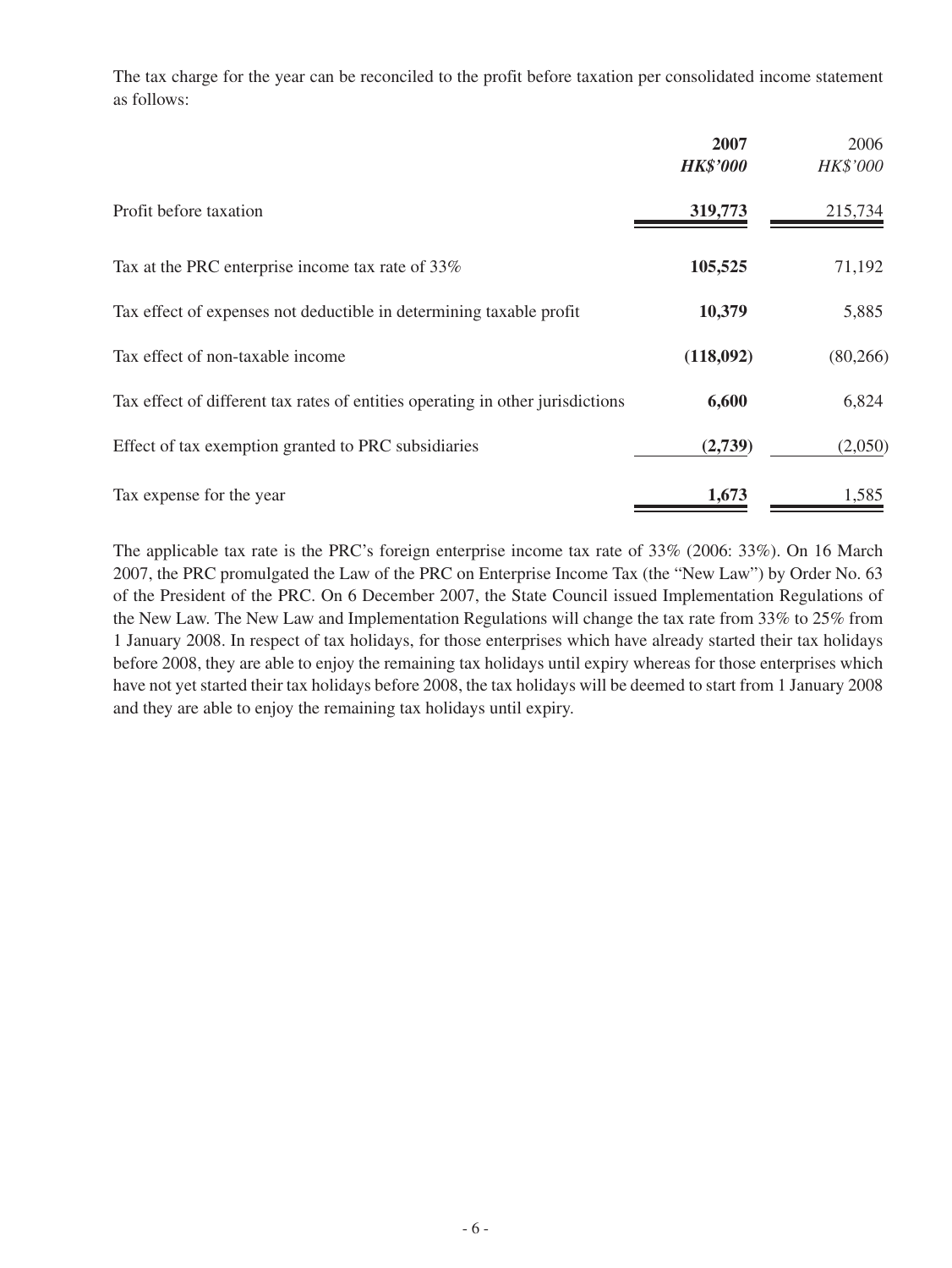# **7. PROFIT FOR THE YEAR**

Profit for the year has been arrived at after charging:

|                                                                              | 2007<br><b>HK\$'000</b> | 2006<br>HK\$'000 |
|------------------------------------------------------------------------------|-------------------------|------------------|
| <b>Finance costs</b>                                                         |                         |                  |
| Effective interest expense on convertible bonds                              | 35,103                  | 32,289           |
| Interest on bank borrowings wholly repayable within one year                 |                         | 101              |
|                                                                              | 35,103                  | 32,390           |
|                                                                              | 2007<br><b>HK\$'000</b> | 2006<br>HK\$'000 |
| <b>Staff costs (including directors' emoluments)</b>                         |                         |                  |
| Salaries, wages and other benefits                                           | 17,699                  | 13,181           |
| Retirement benefit scheme contributions                                      | 974                     | 481              |
| Recognition of share based payments (included in<br>administrative expenses) | 5,460                   | 4,660            |
|                                                                              | 24,133                  | 18,322           |
|                                                                              | 2007<br><b>HK\$'000</b> | 2006<br>HK\$'000 |
| Other items                                                                  |                         |                  |
| Cost of inventories recognised as expense                                    | 121,251                 | 110,036          |
| Auditors' remuneration                                                       | 1,596                   | 1,192            |
| Depreciation                                                                 | 2,282                   | 1,403            |
| Net exchange loss                                                            | 9,881                   |                  |
| Operating leases charges on premises                                         | 1,289                   | 1,220            |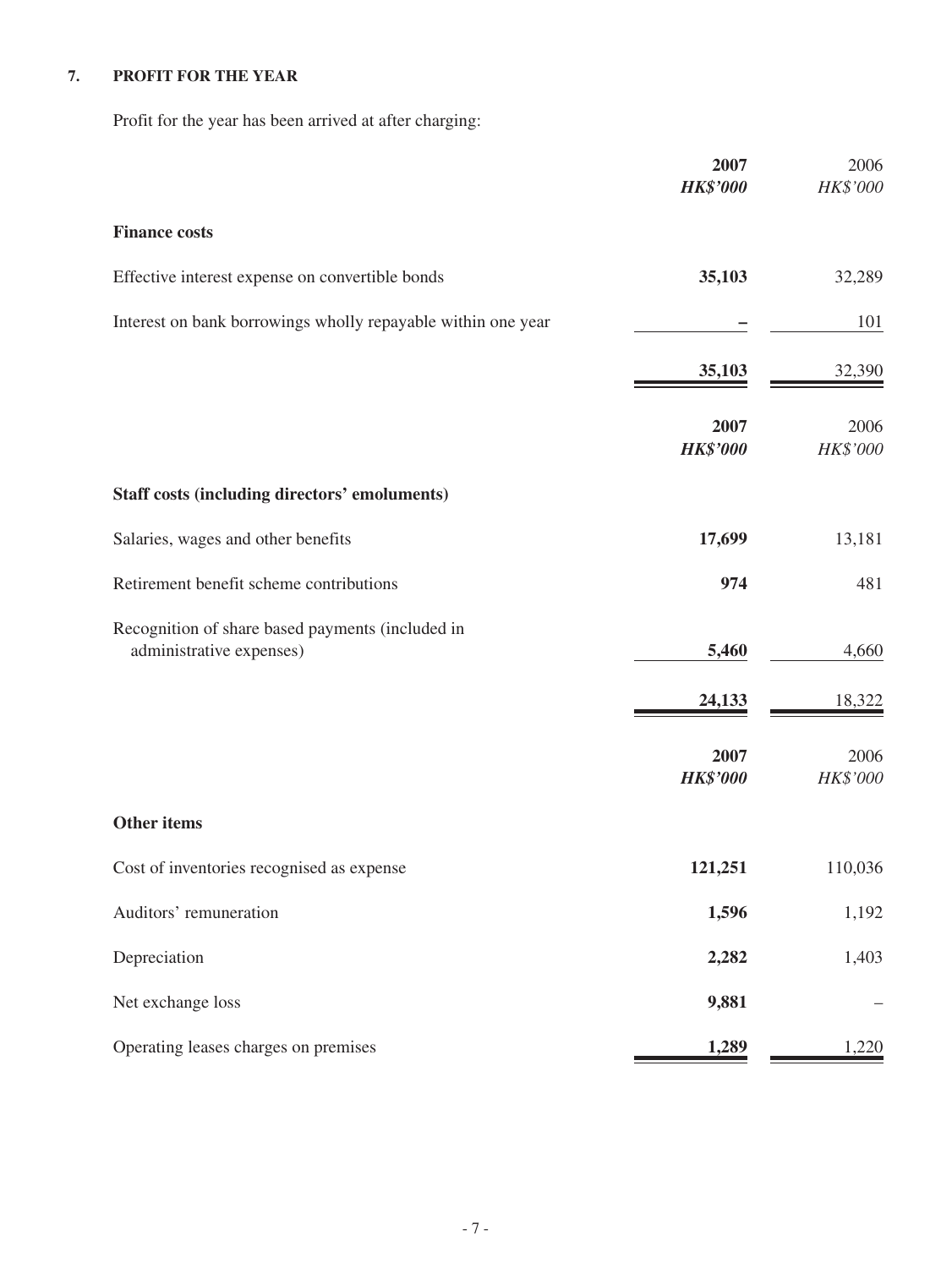#### **8. DIVIDENDS**

A final dividend for the year ended 31 December 2005 of HK\$0.01 per share amounting to approximately HK\$41,203,000 was paid to the shareholders during the year ended 31 December 2006.

A final dividend and a special dividend for the year ended 31 December 2006 of HK\$0.01 per share and HK\$0.002 per share respectively, amounting to approximately HK\$57,327,000 were paid to the shareholders during the year.

A final dividend for the year ended 31 December 2007 of HK\$0.013 per share amounting to approximately HK\$67,614,000 has been proposed by the Board of Directors after the balance sheet date. The proposed dividend will be accounted for as an appropriation of accumulated profits in the year ended 31 December 2008 if it is approved by the shareholders in the forthcoming annual general meeting.

### **9. EARNINGS PER SHARE**

#### **(a) Basic earnings per share**

The calculation of the basic earnings per share is based on the profit attributable to equity holders of the Company of HK\$314,658,000 (2006: HK\$208,752,000) and weighted average number of ordinary shares of 4,930,320,263 shares (2006: 4,134,231,655 shares), calculated as follows:

(i) Weighted average number of ordinary shares

|                                                                 | 2007          | 2006             |
|-----------------------------------------------------------------|---------------|------------------|
| Issued ordinary shares at 1 January                             | 4,151,388,496 | 4,120,264,902    |
| Effect of new shares issued                                     | 526,027,397   |                  |
| Effect of shares issued upon conversion<br>of convertible bonds | 252,904,370   | 13,966,753       |
| Weighted average number of ordinary<br>shares at 31 December    | 4,930,320,263 | 4, 134, 231, 655 |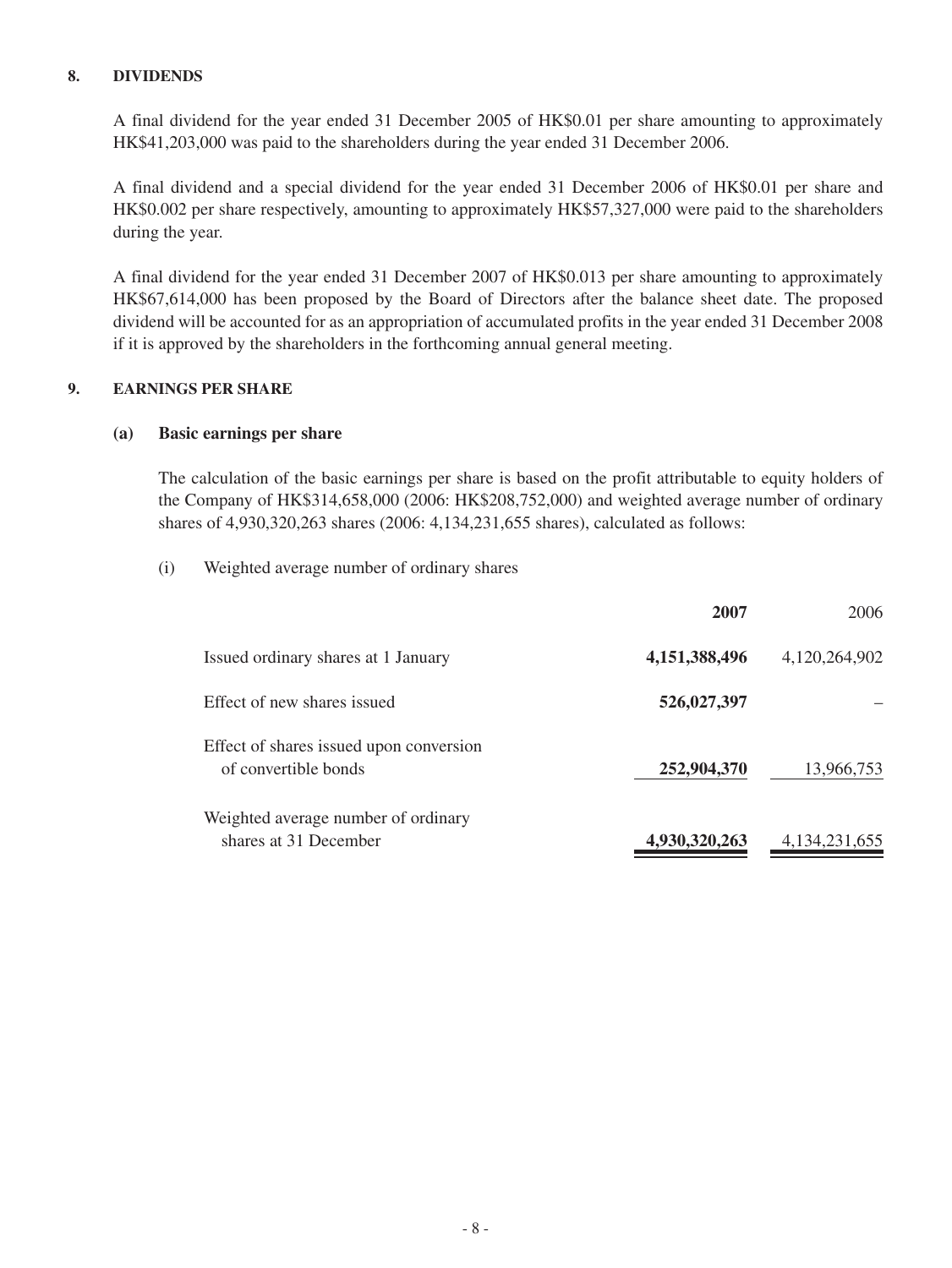#### **(b) Diluted earnings per share**

The calculation of diluted earnings per share for the year ended 31 December 2007 is based on the profit attributable to equity holders of the Company of HK\$314,658,000 (2006: HK\$245,783,000) and the weighted average number of ordinary shares of 5,011,783,093 shares (2006: 4,969,511,119 shares), calculated as follows:

| (i) | Profit attributable to equity holders of the Company (diluted) |  |  |
|-----|----------------------------------------------------------------|--|--|
|-----|----------------------------------------------------------------|--|--|

|      |                                                                                                 | 2007<br><b>HK\$'000</b> | 2006<br>HK\$'000 |
|------|-------------------------------------------------------------------------------------------------|-------------------------|------------------|
|      | Earnings for the purpose of basic earnings per share<br>(Profit attributable to equity holders) | 314,658                 | 208,752          |
|      | After tax effect of effective interest on the liability<br>component of convertible bonds       |                         | 32,289           |
|      | After tax effect of fair value losses on the derivative<br>embedded in convertible bonds        |                         | 4,742            |
|      | Earnings for the purpose of diluted earnings per share                                          | 314,658                 | 245,783          |
| (ii) | Weighted average number of ordinary shares (diluted)                                            |                         |                  |
|      |                                                                                                 | 2007                    | 2006             |
|      | Weighted average number of ordinary shares for the<br>purpose of basic earnings per share       | 4,930,320,263           | 4, 134, 231, 655 |
|      | Effect of deemed conversion of convertible bonds                                                |                         | 802,134,831      |
|      | Effect of deemed issue of shares under the Company's<br>share option scheme                     | 81,462,830              | 33,144,633       |
|      | Weighted average number of ordinary shares for the<br>purpose of diluted earnings per share     | 5,011,783,093           | 4,969,511,119    |

The effect of deemed conversion of convertible bonds is anti-dilutive for the current year. These outstanding convertible bonds may have a dilutive effect on the earnings per share in future years.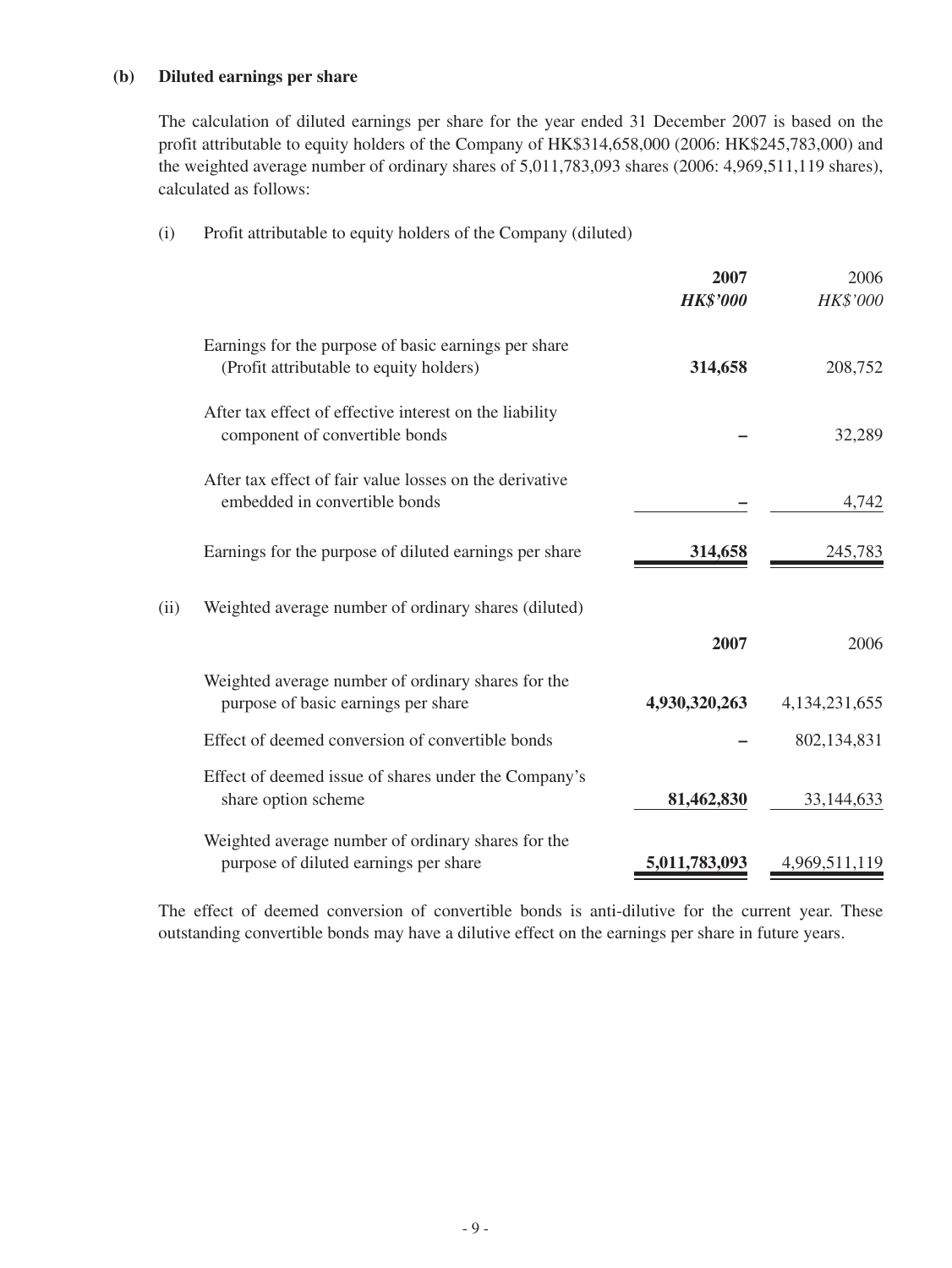|                                                | 2007            | 2006      |
|------------------------------------------------|-----------------|-----------|
|                                                | <b>HK\$'000</b> | HK\$'000  |
| Share of net assets                            | 2,106,516       | 1,666,999 |
| Goodwill                                       | 18,940          |           |
|                                                | 2,125,456       | 1,666,999 |
| Represented by:                                |                 |           |
| Cost of investments in associates              |                 |           |
| Unlisted                                       | 846,642         | 1,033,937 |
| Listed in overseas                             | 203,732         |           |
| Share of post-acquisition profits and reserves | 1,056,142       | 633,062   |
| Goodwill                                       | 18,940          |           |
|                                                | 2,125,456       | 1,666,999 |
| Fair value of listed investments               | 495,378         |           |

During the year, the Group, a related party and Manganese Bronze Holdings plc ("MBH"), a company which shares are listed on the London Stock Exchange, jointly set up a sino-foreign equity joint venture, Shanghai LTI Automobile Components Company Limited ("Shanghai LTI") in which the Group, the related party and MBH own 51%, 1% and 48% respectively. MBH raised the funds required for satisfying its share of the capital contribution to Shanghai LTI by issuing 5,700,000 ordinary shares to the Group. As a result, the Group becomes the holder of 22.83% of the equity shares of MBH and MBH becomes an associate of the Group. Details of the incorporation of Shanghai LTI and the acquisition of interest in MBH are set out in the Company's circular dated 2 April 2007.

The summarised financial information in respect of the Group's associates is set out below:

|                                                                      | 2007<br><b>HK\$'000</b> | 2006<br>HK\$'000 |
|----------------------------------------------------------------------|-------------------------|------------------|
| Total assets                                                         | 10,310,038              | 6,949,568        |
| <b>Total liabilities</b>                                             | (5,402,959)             | (3,388,365)      |
| Net assets                                                           | 4,907,079               | 3,561,203        |
| Group's share of net assets of associates                            | 2,125,456               | 1,666,999        |
| Revenue                                                              | 12,054,701              | 6,588,845        |
| Profit for the year attributable to equity holders of the associates | 757,811                 | 519,611          |
| Group's share of results of associates for the year                  | 351,832                 | 243,230          |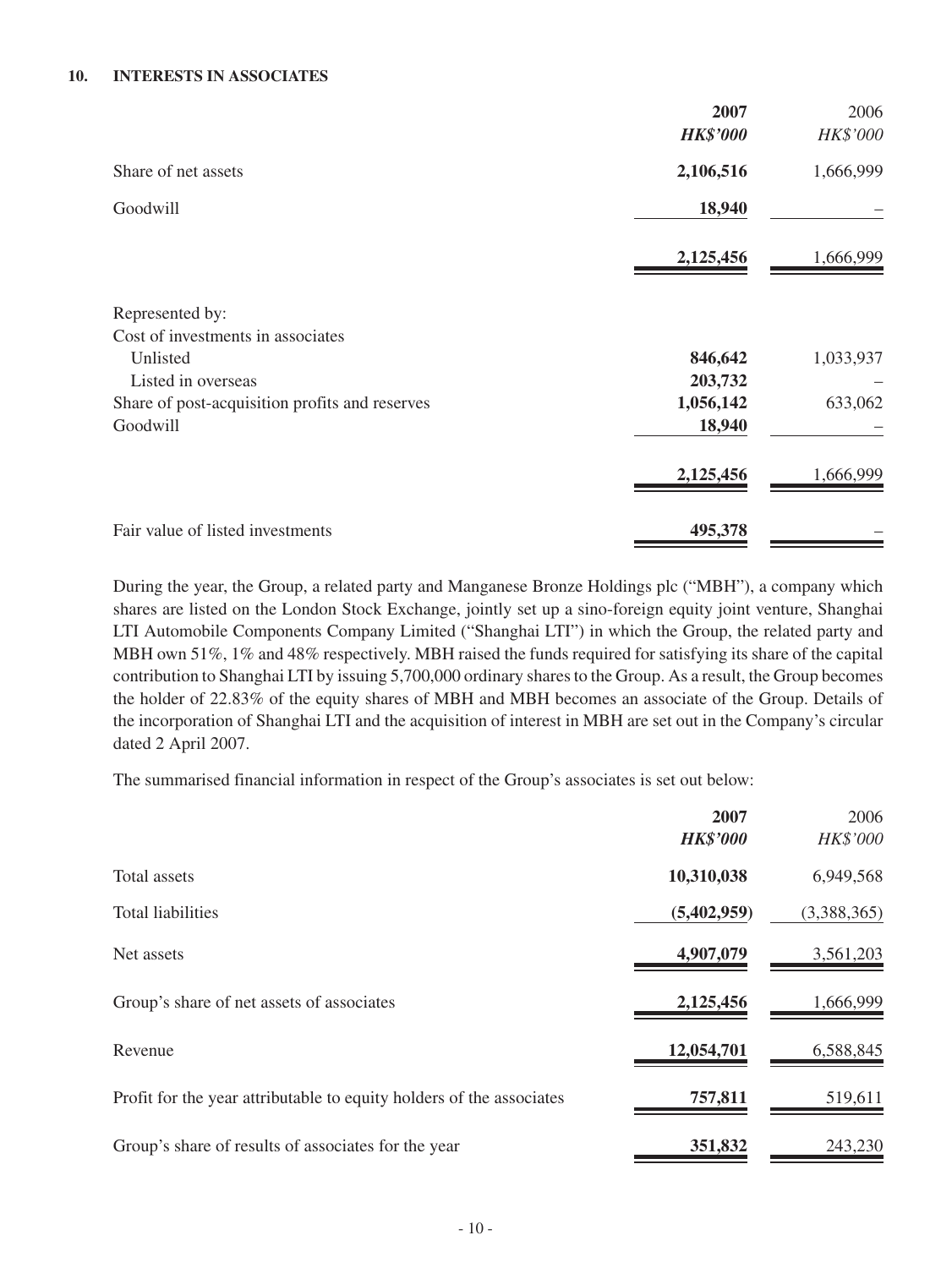#### **11. TRADE AND OTHER RECEIVABLES**

|                                             |             | 2007            | 2006     |
|---------------------------------------------|-------------|-----------------|----------|
|                                             | <b>Note</b> | <b>HK\$'000</b> | HK\$'000 |
| <b>Trade and notes receivables</b>          |             |                 |          |
| Trade receivables from an associate         | (a)         | 18,310          | 20,538   |
| Notes receivables                           | (b)         | 43,397          | 37,405   |
|                                             |             | 61,707          | 57,943   |
| <b>Other receivables</b>                    |             |                 |          |
| Deposits, prepayments and other receivables |             | 6,464           | 1,122    |
|                                             |             | 68,171          | 59,065   |
|                                             |             |                 |          |

#### **(a) Trade receivables**

The Group allows a credit period of 30 days to 90 days to its trade customers. The following is an aged analysis of the trade receivables at the balance sheet dates:

|               | 2007<br><b>HK\$'000</b> | 2006<br>HK\$'000 |
|---------------|-------------------------|------------------|
| $0 - 60$ days | 18,310                  | 20,503           |
| 61 - 90 days  |                         | 35               |
|               | 18,310                  | 20,538           |

All the trade receivables as at the balance sheet dates have not been past due and not provided for impairment loss. The Group does not hold any collateral over these balances.

#### **(b) Notes receivables**

All notes receivables are denominated in Renminbi ("RMB") and are primarily notes received from an associate for settlement of trade receivable balances. At 31 December 2007 and 2006, all notes receivables were guaranteed by established banks in the PRC and have maturities of six months or less from 31 December.

During the year, the Group has discounted notes receivables to banks in exchange for cash with recourse in the ordinary course of business. The Group continues to recognise the full carrying amount of notes receivables and has recognised the cash received as secured short-term bank borrowings, which is wholly repayable within one year, as reported in the consolidated balance sheet. At the balance sheet date, the carrying amount of discounted notes receivables and the associated financial liabilities was HK\$20,516,000 (2006: HK\$22,250,000). The effective interest rate for the short-term bank borrowings on discounting notes receivables is approximately 3.18% (2006: 3.72%) per annum.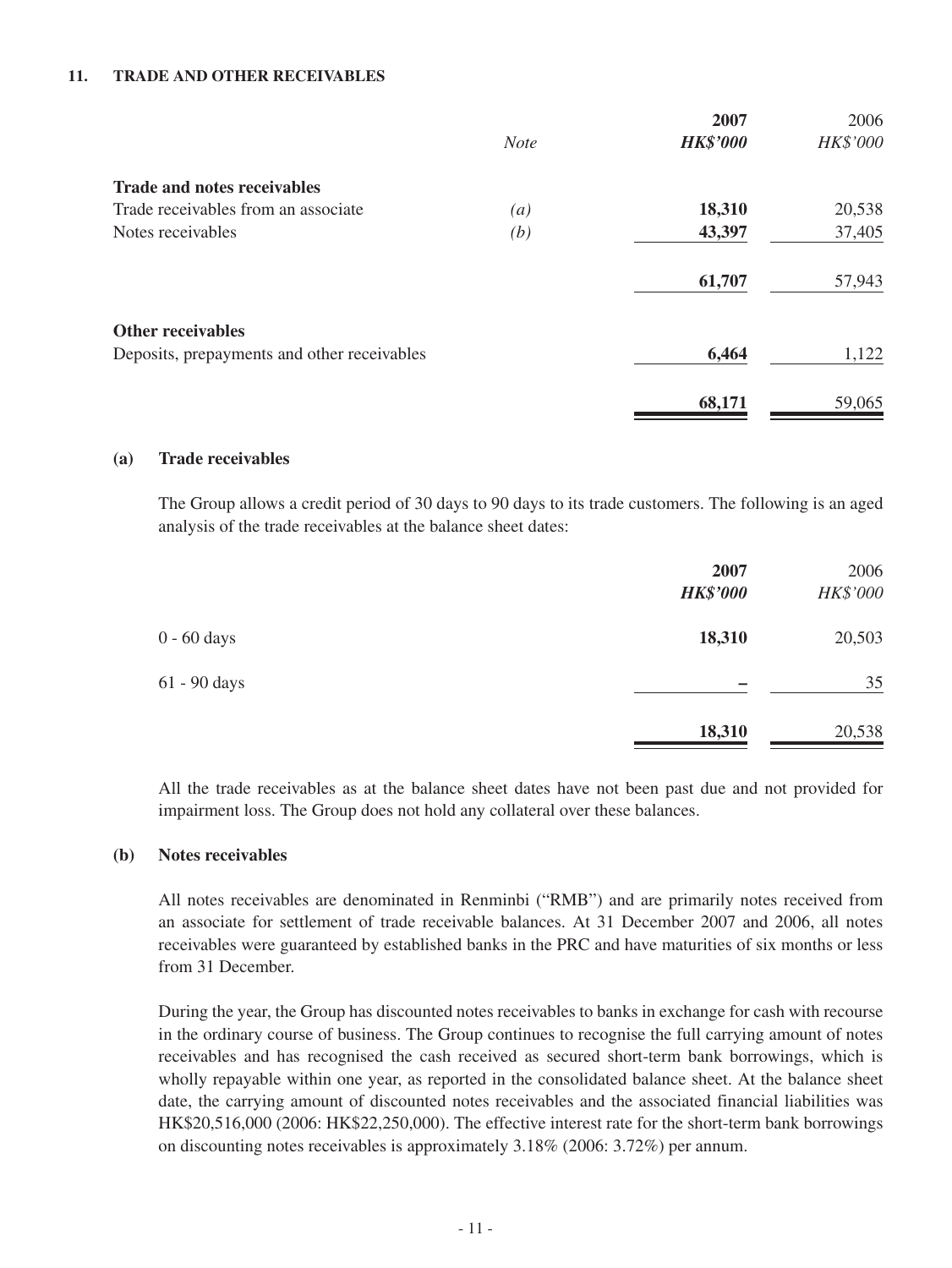### **12. TRADE AND OTHER PAYABLES**

|                                     | 2007            | 2006     |
|-------------------------------------|-----------------|----------|
|                                     | <b>HK\$'000</b> | HK\$'000 |
| <b>Trade payable</b>                |                 |          |
| To third parties                    | 31,047          | 19,498   |
| Other payables                      |                 |          |
| Accrued charges and other creditors | 7,678           | 4,155    |
|                                     | 38,725          | 23,653   |
|                                     |                 |          |

The following is an aged analysis of trade payables at the balance sheet dates:

|               | 2007            | 2006     |
|---------------|-----------------|----------|
|               | <b>HK\$'000</b> | HK\$'000 |
| $0 - 60$ days | 24,872          | 16,379   |
| 61 - 90 days  | 4,143           | 1,407    |
| Over 90 days  | 2,032           | 1,712    |
|               | 31,047          | 19,498   |

#### **13. SHARE CAPITAL**

|                                                                            | <b>Note</b>      | <b>Number</b><br>of shares | <b>Nominal</b><br>value<br>HK\$'000 |
|----------------------------------------------------------------------------|------------------|----------------------------|-------------------------------------|
|                                                                            |                  |                            |                                     |
| Authorised:                                                                |                  |                            |                                     |
| Ordinary shares of HK\$0.02 each<br>At 1 January 2006 and 31 December 2006 |                  | 8,000,000,000              | 160,000                             |
| Creation of additional shares                                              |                  | 4,000,000,000              | 80,000                              |
|                                                                            | $\left(a\right)$ |                            |                                     |
| At 31 December 2007                                                        |                  | 12,000,000,000             | 240,000                             |
| Issued and fully paid:                                                     |                  |                            |                                     |
| Ordinary shares of HK\$0.02 each                                           |                  |                            |                                     |
| At 1 January 2006                                                          |                  | 4,120,264,902              | 82,405                              |
| Shares issued upon conversion of                                           |                  |                            |                                     |
| convertible bonds                                                          |                  | 31,123,594                 | 623                                 |
| At 31 December 2006                                                        |                  | 4,151,388,496              | 83,028                              |
| Issue of shares for cash                                                   | (b)              | 600,000,000                | 12,000                              |
| Share issued upon conversion of                                            |                  |                            |                                     |
| convertible bonds                                                          | (c)              | 449,694,954                | 8,994                               |
| At 31 December 2007                                                        |                  | 5,201,083,450              | 104,022                             |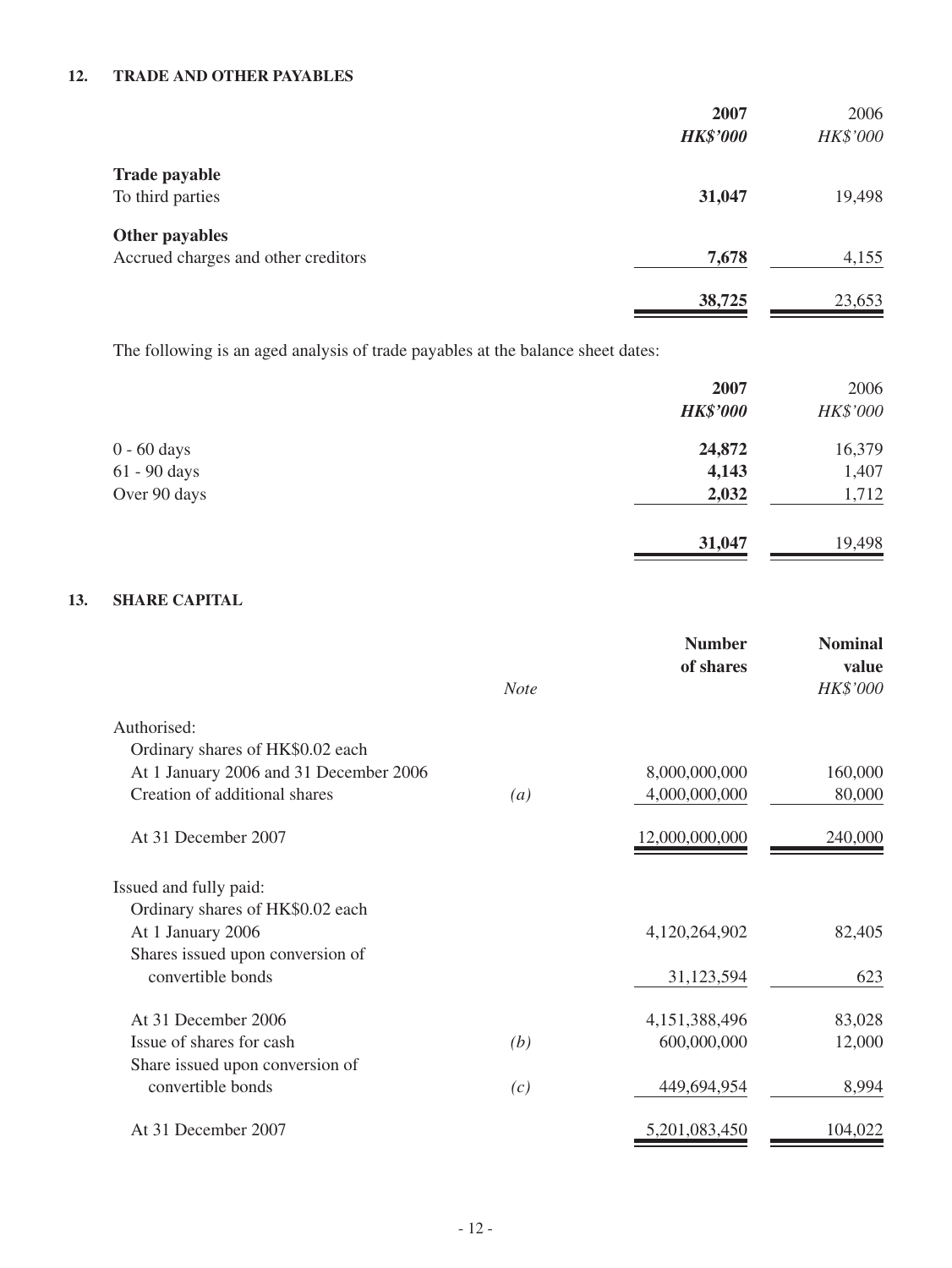*Note:*

- (a) By a special resolution passed at an extraordinary general meeting held on 22 November 2007, the authorised share capital of the Company was increased to HK\$240,000,000 by the creation of additional 4,000,000,000 ordinary shares of HK\$0.02 each.
- (b) During the year, the Company issued 600,000,000 ordinary shares (2006: Nil) of HK\$0.02 each at a subscription price of HK\$1.06 per share for cash to provide for additional working capital of the Group and to finance the investment in Shanghai LTI. These shares rank pari passu with the existing shares in all respects.
- (c) During the year, convertible bonds of principal amount of HK\$395,990,000 (2006: HK\$27,700,000) have been converted into 449,694,954 ordinary shares (2006: 31,123,594) of the Company at a conversion price HK\$0.89 per share and HK\$0.88 per share before and after the distribution of 2006 final dividends and special dividends, respectively. These shares rank pari passu with the existing shares in all respects.

### **14. COMPARATIVE AMOUNTS**

Certain comparative figures on the consolidated balance sheet in respect of convertible bonds – embedded derivatives have been reclassified to conform with current year's presentation.

## **MANAGEMENT DISCUSSION AND ANALYSIS**

### **Financial Review**

The Group's turnover amounted to HK\$137 million for the year ended 31 December 2007, up 8% from the previous year. Profit attributable to the equity holders of the Company amounted to HK\$315 million, representing an increase of 51% over 2006. The large increase in net profit was attributable to the strong growth in profit contributions from the Group's four operating associates - Zhejiang Geely Automobile Company Limted ("Zheijang Geely"), Shanghai Maple Guorun Automobile Company Limited ("Shanghai Maple"), Zhejiang Kingkong Automobile Company Limited ("Zhejiang Kingkong") and Zhejiang Ruhoo Automobile Company Limited ("Zhejiang Ruhoo") - (collectively referred as the "operating associates"). Their strong earnings growth, particularly in the second half of 2007, was mainly due to the initial success achieved by the operating associates' strategic transformation into higher value-added products, as evidenced by the strong performance of the three higher-end models launched over the last two years including the 2008 version of "Free Cruiser" economy sedans, the "Vision" mid-end sedans, and the "Geely Kingkong" family sedans. Significant achievements by the operating associates in improving customer satisfactions, and product reliability and quality also contributed to the improved profitability during the later part of the year.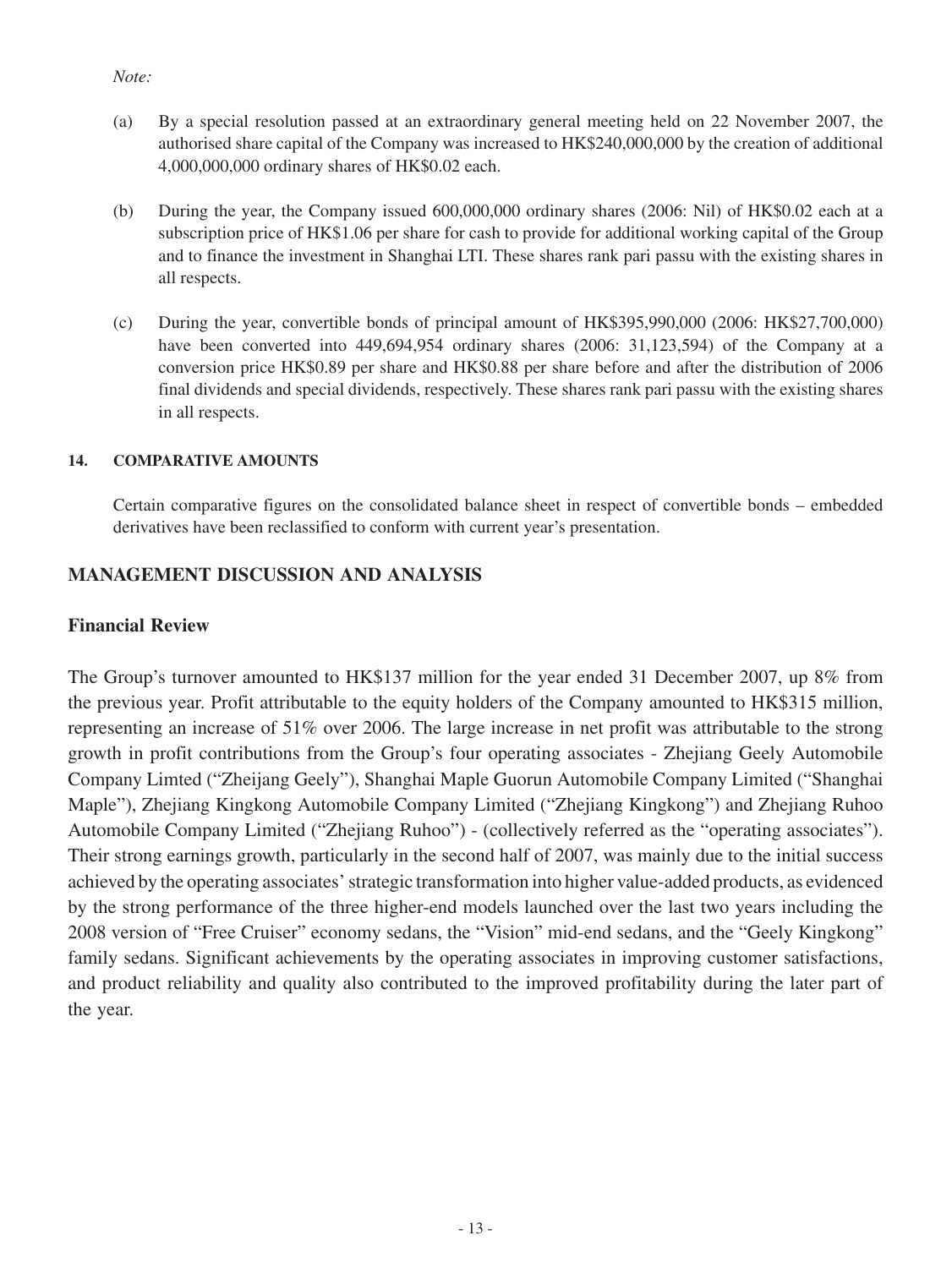## **Business Overview**

The demand for sedans in China market continued to register strong growth in 2007 despite intensified price pressure. In particular, the economy car segment experienced amongst the most difficult period in recent years with a few major players adopting aggressive pricing strategy to cut product prices repeatedly, hoping to regain market shares in China, resulting in heavy price pressure on most economy car manufacturers in China. Moreover, demand for smaller sized economy sedans experienced a cyclical decline during the year with the sales volume of economy sedans with engine size of 1.3L or below falling almost 25% in 2007 from previous year.

In response, the Group's operating associates reduced the retail prices for most of their models by 5- 10% during 2007. Despite the severe challenges and difficulties, and thus a less than exciting sales and earnings performance in the first half of 2007, the Group still managed to achieve respectable results for the full year period in 2007, helped by the significant effort by the Group's operating associates to improve customer satisfactions, production quality and reliability and to enhance their brand images during 2007 and the tremendous success of two strategic new product launches in the second half of 2007, including the 2008 version of "Free Cruiser" and the operating associates' first mid-end sedan model "Vision". The significant improvement in product mix towards higher-priced models had more than offset the price cuts by existing models and rising costs due to higher raw material prices and increasingly stringent environmental and safety requirements in China. These three higher priced models including "Free Cruiser", "Geely Kingkong" and "Vision" accounted for 63% of the operating associates' total sales volume in 2007, a significant improvement from less than 40% in 2006, putting the operating associates in a much better position to cushion the pressure from rising costs.

During 2007, the Group's operating associates - Zhejiang Geely, Shanghai Maple, Zhejiang Ruhoo and Zhejiang Kingkong - sold 181,517 units of Geely and Maple sedans, up 10% over 2006, achieving combined market share of around 4% in China's passenger car market in 2007.

Performance at the Group's 51%-owned parts subsidiary Zhejiang Fulin Guorun Automobile Parts and Components Company Limited ("Zhejiang Fulin") was satisfactory and was in line with the management expectations in 2007 with an 8% increase in revenues during the year. The dramatic fall in the sales volume of low-end models by the Company's operating associates has resulted in slower demand for Zhejiang Fulin's products. This, coupled with rising raw material costs and disruption to production due to the relocation of manufacturing facilities to new location in 2007, resulted in lower margin achieved by Zhejiang Fulin in 2007. Net profit at Zhejiang Fulin was therefore only flat at around HK\$12 million in 2007. Despite continued pressure from higher raw material costs, Zhejiang Fulin's earnings growth should improve towards the later part of 2008, helped by the commencement of large scale production of new generation of EPS and braking system for the operating associates' new higher end products like "Free Cruiser", "Geely Kingkong" and "Vision" models.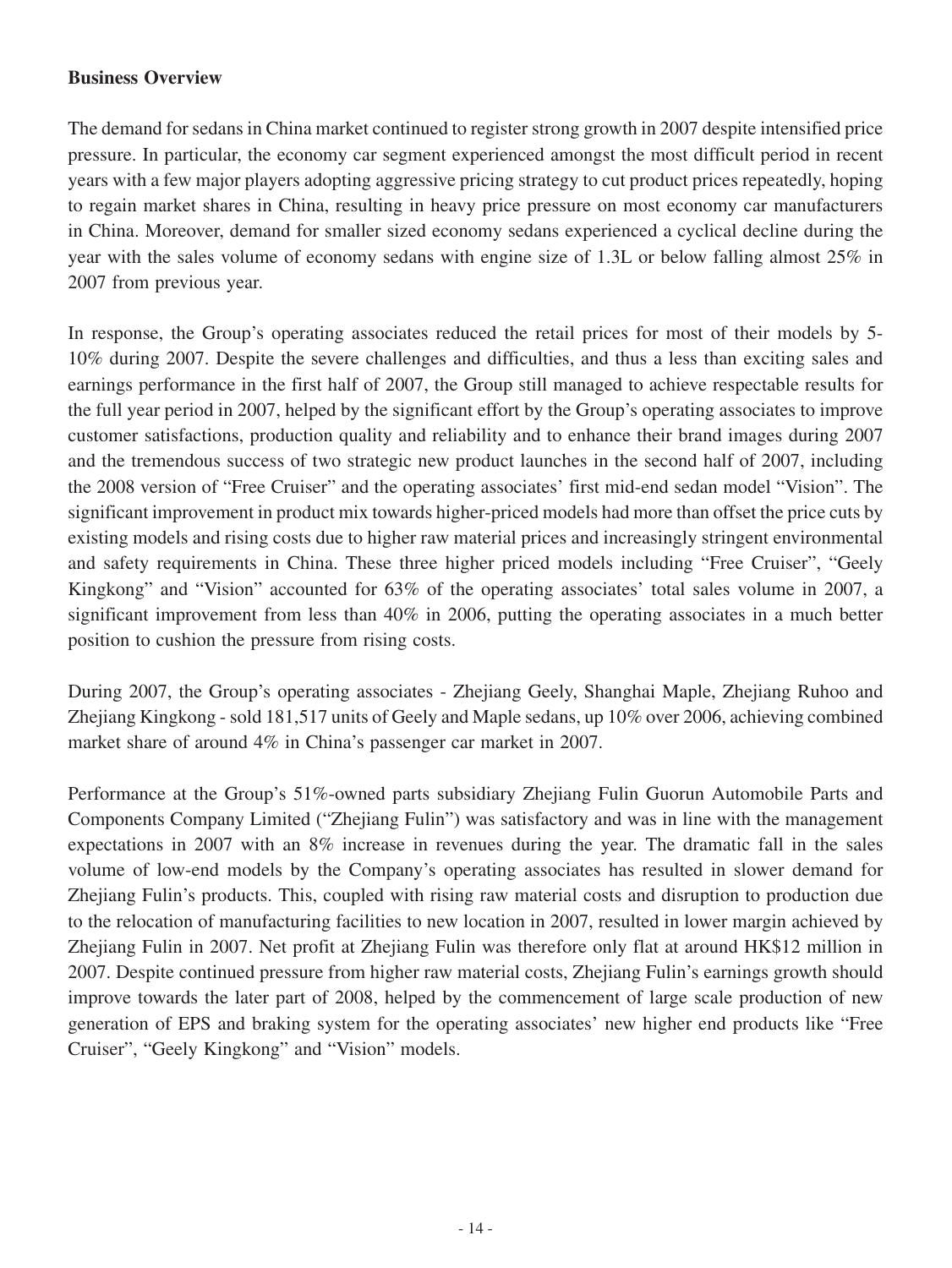A key milestone for the Group in 2007 was the Group's investment in a 51% stake in Shanghai LTI Automobile Components Company Limited ("Shanghai LTI"), a newly created specialty manufacturer of taxies, limousine vehicles and luxury saloon cars in Shanghai, and a related investment in a 22.83% stake in UK-listed Manganese Bronze Holdings plc ("MBH"), the other major shareholder of Shanghai LTI and the manufacturer of the iconic "London Taxi" vehicles. The transaction marked an important step by the Group to further broaden its product line to higher value-added products and to expand internationally, utilizing existing expertise, products, technologies and brand and other resources, which are amply available in the global auto industry. The cooperation also represents an interesting and competitive combination of a long established and well-known English brand with the associates' proven advantages in power-train technology and cost effective manufacturing.

Shanghai LTI started operation in June 2007 and is on track to start trial production of TX4 model of London taxies in Shanghai in the second half of 2008. Shanghai LTI recorded a net loss of HK\$5 million in 2007 due to start up costs of the joint-venture and exchange losses. As part of the deal related to the establishment of Shanghai LTI, the Group also invested in 22.83% stake in UK-listed Manganese Bronze Holdings plc in mid-2007. MBH's performance during the final five months of 2007 was in line with expectations. With the scheduled commencement of the production of localized version of the TX4 models of London taxi at Shanghai LTI in the later part of 2008, the performance of MBH should improve further in the near future.

## **Outlook**

Although competition in China's sedan market continues to intensify, we expect the growth of China's sedan sales volume to be maintained at around 20% per annum in the coming few years. According to the figures compiled by the China Association of Automobile Manufacturers, total sales volume of sedans in China amounted to 4.73 million units in 2007, up 23% from the previous year. However, sales of smaller sized cars have slowed down significantly since the end of 2006. In particular, sales volume of sedans with engine size of 1.3L or less was down almost 25% YoY in 2007, reflecting an interesting shift in preference for larger size cars by Chinese consumers, probably a result of the increasing need for longer distance intra city travel and a strong domestic stock market during 2007, which is reported to have prompted potential car buyers to delay their car purchase plans to spare more funds for investment in the local stock market. As a result of the dramatic slow down in the demand for smaller cars, most small car manufacturers have decided to adopt a more aggressive pricing strategy, resulting in several rounds of competitive price cuts since the beginning of 2007, resulting in tremendous price pressures in the economy car segment during the year. In addition, the rapidly rising raw material prices in China and the Chinese government's introduction of more stringent environmental and safety requirements have put substantial cost pressure on car manufacturers in China. Despite these, the very difficult market condition, which has resulted in dramatic fall in sales volume and major deterioration in profitability amongst most economy car manufacturers in China, has so far only limited impact on the Group's performance, thanks to the Group's well timed transformation to broaden its product range to include more higher priced models over the past few years.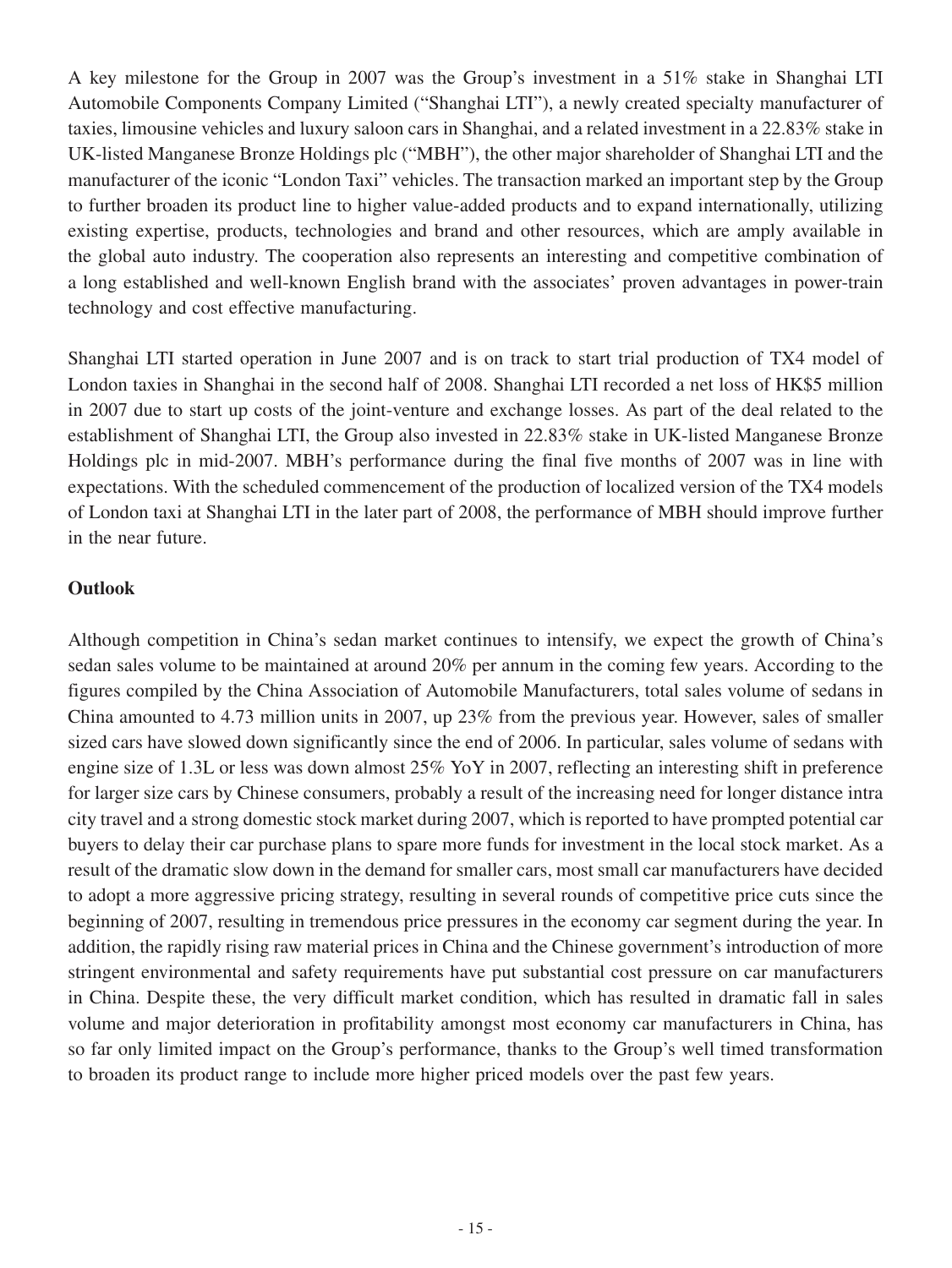To cope with the rapid changes in market environment, the Group has reduced the retail prices of its products by 5-10% in 2007. In addition, more resources have been allocated to improve the Group's brand images, product mix, customer services and the quality and technology standards of its products, aiming to enhance the Group's pricing power through differentiating the Group's products from the products offered by other Chinese sedan manufacturers. Additional efforts were also spent to promote exports sales in order to compensate for the shortfall in the domestic demand. Major restructuring in various business areas including the research and development department, the auto parts procurement system, and the suppliers' system have been implemented to further reduce cost and improve product quality. A management reshuffle also happened in Shanghai Maple, aiming to revive the profitability of the Maple sedans. Major restructuring of the Group's dealers and distribution network has also started to improve the effectiveness of the Geely sedans' market penetration. With the considerable effort spent in 2007, we believe the Group's profitability and its shareholders' returns should continue to improve in the coming years. We expect the operating associates to sell a total of 230,000 units of vehicles in 2008, up 27% from 2007.

In the medium to longer term, the Group will continue to upgrade and expand our production facilities to improve quality and reduce costs, to build new production facilities in less developed provinces to develop new markets and generate additional demand for Geely and Maple sedans, to invest in product and technology innovation in order to differentiate our products from the rest of the market, and to establish strategic alliances with major suppliers to reduce volatility of raw material and component costs, with an aim to develop the Group into an internationally competitive sedan manufacturer.

The Group's major achievements in 2007, including the successful launch of Geely's first mid-end sedan model: "Vision" and the significant improvement in product mix to include more higher-priced products, should pave way for the Group's operating associates to achieve its sales target in 2008, and the substantial effort devoted to restructure the associates' parts procurement system and dealers' network, should have built up a good foundation for the Group's sustained long-term growth in the future.

# **CAPITAL STRUCTURE AND TREASURY POLICIES**

The business activities of the Group are mainly financed by the share capital, dividends received from the Group's two major associates, net proceeds from the top-up placement of 600 million shares issued by the Company in February 2007. As at 31 December 2007, the Group's shareholders' funds amounted to approximately HK\$2,441 million (As at 31 December 2006: approximately HK\$1,030 million). Save for the 600 million shares issued for the top-up placement in February 2007 and 449,694,954 shares issued upon conversion of convertible bonds, no further shares were issued by the Group during the period.

## **EXPOSURE TO FOREIGN EXCHANGE RISK**

The Group considers that fluctuations in exchange rate do not impose a significant risk to the Group since the Group's operations are principally in the Mainland China and Hong Kong and all assets and liabilities are denominated either in Renminbi or Hong Kong dollars.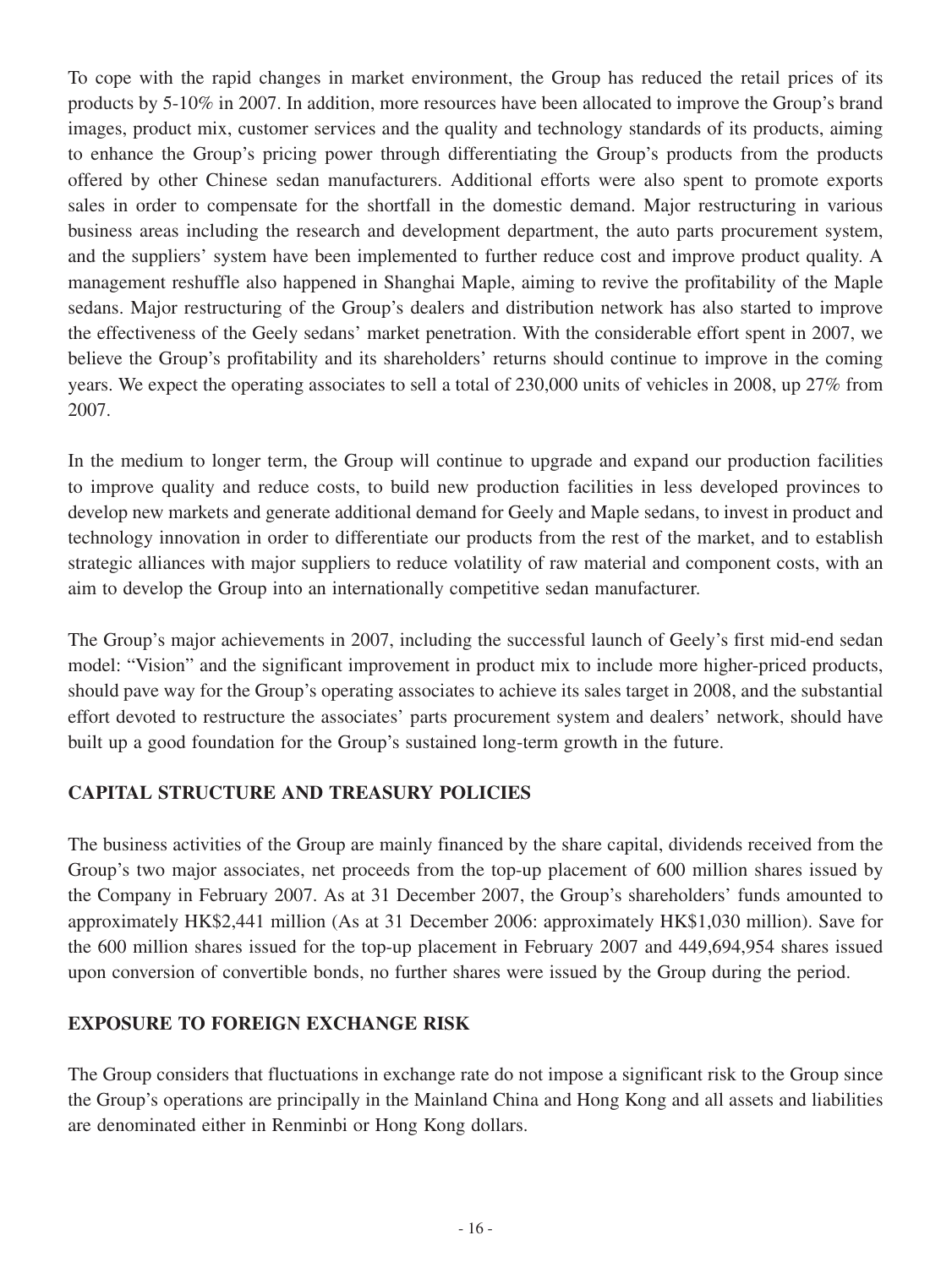## **LIQUIDITY AND FINANCIAL RESOURCES**

As at 31 December 2007, the Group's current ratio (current assets/current liabilities) was 11.12 (As at 31 December 2006: 1.48 (restated)) and the gearing ratio of the Group was 14% (As at 31 December 2006: 70%) which was calculated on the Group's total borrowings to total shareholders' equity. Total borrowings (excluding the embedded derivatives of the Company's convertible bonds and trade and other payables) as at 31 December 2007 amounted to approximately HK\$330 million (As at 31 December 2006: approximately HK\$716 million) were mainly the Company's convertible bonds and short-term bank borrowings (secured). For the Company's convertible bonds, they were unsecured, interest-bearing and repaid on maturity. For the bank borrowings, they were secured by notes receivables, interest-bearing and repaid on maturity. Should other opportunities arise requiring additional funding, the Directors believe the Group is in a good position to obtain such financing.

## **EMPLOYEES' REMUNERATION POLICY**

As at 31 December 2007, the total number of employees of the Group including associates was about 8,813 (As at 31 December 2006: 9,498). Employees' remuneration packages are based on individual experience and work profile. The packages are reviewed annually by the management who takes into account the overall performance of the working staff and market conditions. The Group also participates in the Mandatory Provident Fund Scheme in Hong Kong and state-managed retirement benefit scheme in the PRC.

## **PURCHASE, SALE OR REDEMPTION OF THE COMPANY'S LISTED SECURITIES**

Neither the Company nor any of its subsidiaries purchased, sold or redeemed any of the Company's listed securities during the year ended 31 December 2007.

## **PROPOSED FINAL DIVIDEND**

The directors have recommended the payment of a final dividend of HK\$0.013 per ordinary share for the year ended 31 December 2007. The proposed dividend payments are subject to approval by the shareholders of the Company at the annual general meeting to be held on Thursday, 22 May 2008. Upon shareholders' approval, the proposed final dividend will be paid on 25 June 2008 to shareholders whose names shall appear on the register of members of the Company on 22 May 2008.

## **CLOSING OF REGISTER OF MEMBERS**

The register of members of the Company will be closed from Tuesday, 20 May 2008 to Thursday, 22 May 2008, both dates inclusive, during which period no transfer of shares will be registered. In order to qualify for the proposed final dividend, all completed transfer forms accompanied by the relevant share certificates must be lodged with the Company's Branch Share Registrar in Hong Kong, Union Registrars Limited, at Rooms 1901-2, Fook Lee Commercial Centre Town Place, 33 Lockhart Road, Wanchai, Hong Kong, for registration not later than 4:00 p.m. on Monday, 19 May 2008.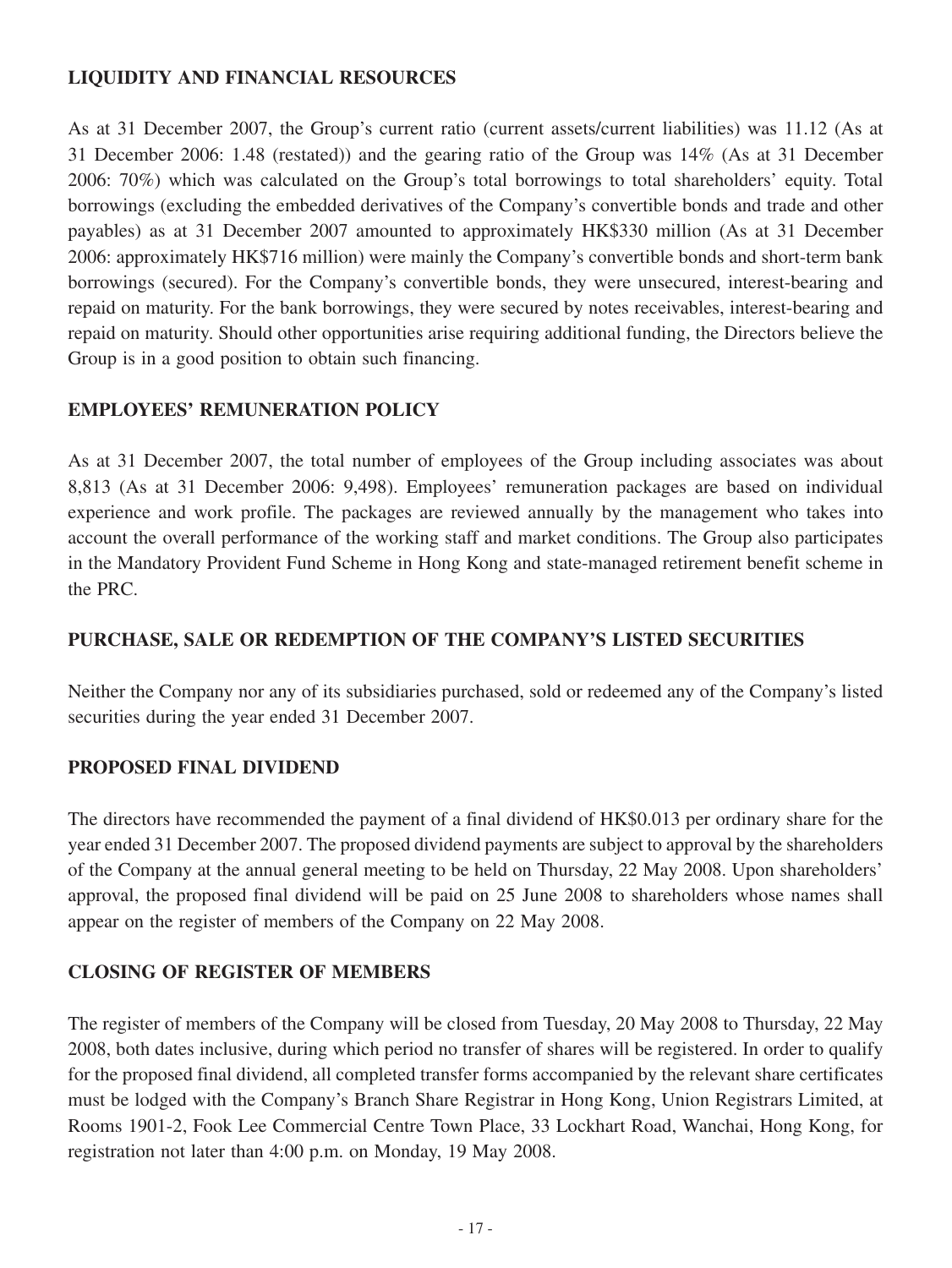## **CORPORATE GOVERNANCE**

The Company has applied the principles and complied with the requirements as set out in the Code on Corporate Governance Practices (the "CG Code") in Appendix 14 of the Listing Rules on the Stock Exchange of Hong Kong Limited, except for the deviation from CG Code E.1.2.2 in respect of the presence of the chairman of the Board at the annual general meeting of the Company. Details will be disclosed in the Company's 2007 Annual Report.

## **MODEL CODE FOR SECURITIES TRANSACTIONS BY DIRECTORS**

During the year, the Company adopted the Model Code for Securities Transactions by Directors of Listed Issuers (the "Model Code") as set out in Appendix 10 of the Listing Rules as its own Code for Securities Transactions by Officer (the "Code"). All directors of the Company have confirmed their compliance during the year with the required standards set out in the Model Code and the Code.

## **AUDIT COMMITTEE**

The Listing Rules require every listed issuer to establish an Audit Committee comprising at least three members who must be non-executive directors only, and the majority thereof must be independent nonexecutive directors, at least one of whom must have appropriate professional qualifications, or accounting or related financial management expertise. The Audit Committee is accountable to the Board and the primary duties of the Audit Committee include the review and supervision of the Group's financial reporting process and internal controls. The Audit Committee currently comprises Mr. Lee Cheuk Yin, Dannis, Mr. Song Lin and Mr. Yeung Sau Hung, Alex, who are the independent non-executive directors of the Company.

The Audit Committee has reviewed the audited consolidated results of the Group for the year ended 31 December 2007.

## **ANNUAL GENERAL MEETING**

The annual general meeting of the Company will be held in Hong Kong on Thursday, 22 May 2008. A notice of the annual general meeting will be issued and delivered to shareholders of the Company in due course.